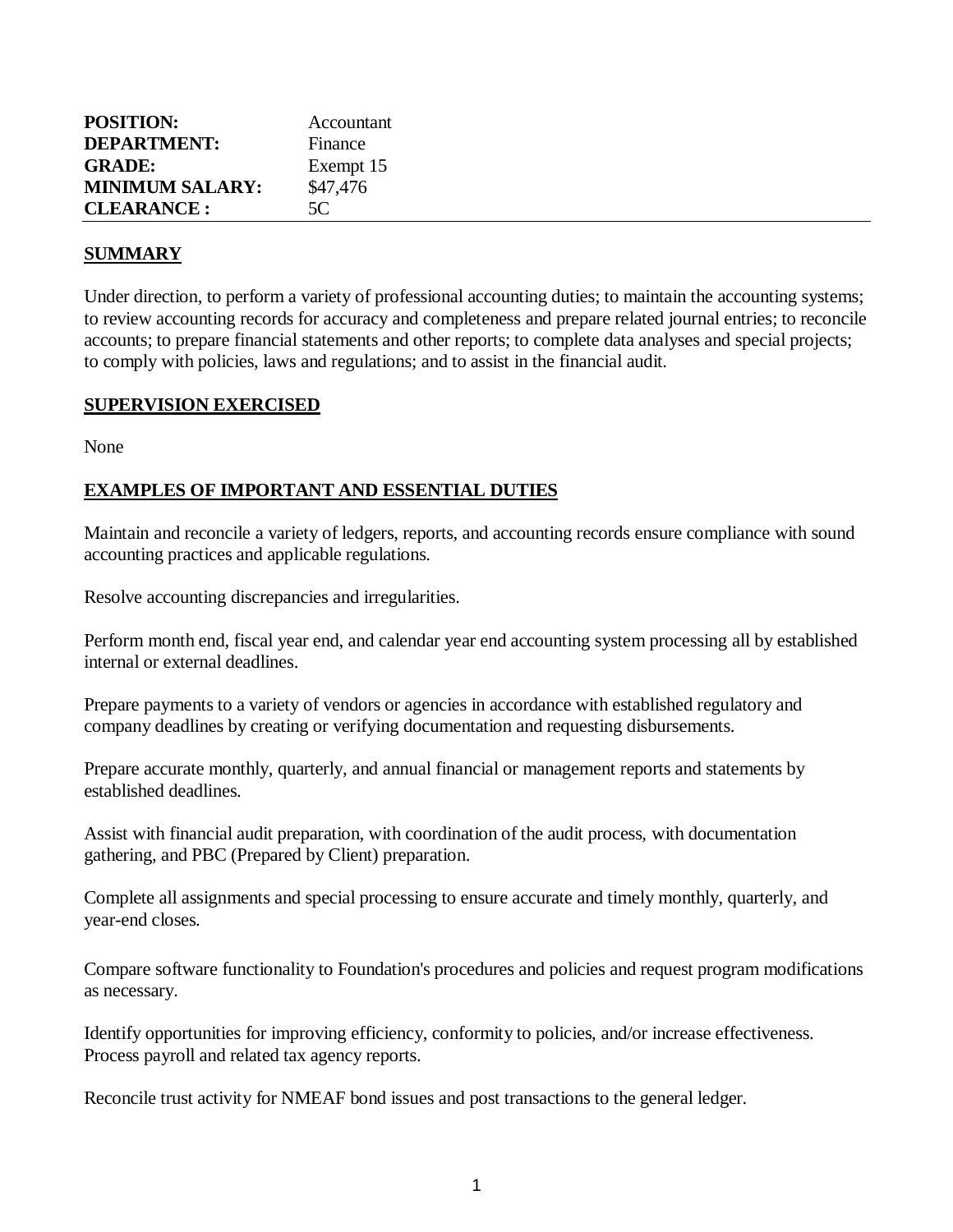Develop and maintain thorough knowledge of bond issue requirements and prepare and submit authorization requests to trust for trust related expenses such as trustee, auction agent, and broker fees.

Process vendor, employee expense reimbursement, and credit card charges.

Perform other duties and responsibilities as assigned.

## **COMPETENCIES**

#### **Core Competencies**

Honesty/Integrity/Trustworthiness – Being sincere, truthful and ethical.

Oral & Written Expression – The ability to communicate information and ideas, in speaking and writing, so others will understand. Proficiency in business writing and active listening.

Establishing & Maintaining Interpersonal Relationships – Developing constructive and cooperative working relationships with others, and maintaining them over time.

Teamwork – The ability to interact effectively in a team environment and complete assigned tasks accurately and on time.

Decision Making & Problem Solving – Analyzing information and evaluating results to choose the best solution and solve problems.

Interacting with Computers – Knowledge of applicable computer systems and software programs.

Dependability  $&$  Accountability – Being reliable, responsible, and dependable. Fulfilling obligations.

Initiative – Anticipate needs and take on responsibilities and challenges.

Stress Tolerance – Accepting criticism and dealing calmly and effectively with high stress situations

Conflict Resolution Skills – Resolve issues as soon as they arise through collaborative efforts.

Self-Control – Maintaining composure and avoiding aggressive behavior, even in very difficult situations.

Customer Service (External  $\&$  Internal) – Meeting customer's needs in a timely manner, actively looking for ways to help others, and understanding service principles and processes; customer needs assessments, meeting quality standards, and evaluation of customer satisfaction.

Organizing, Planning, & Prioritizing Work – Managing one's own time. Developing specific goals and plans to prioritize, organize and accomplish work.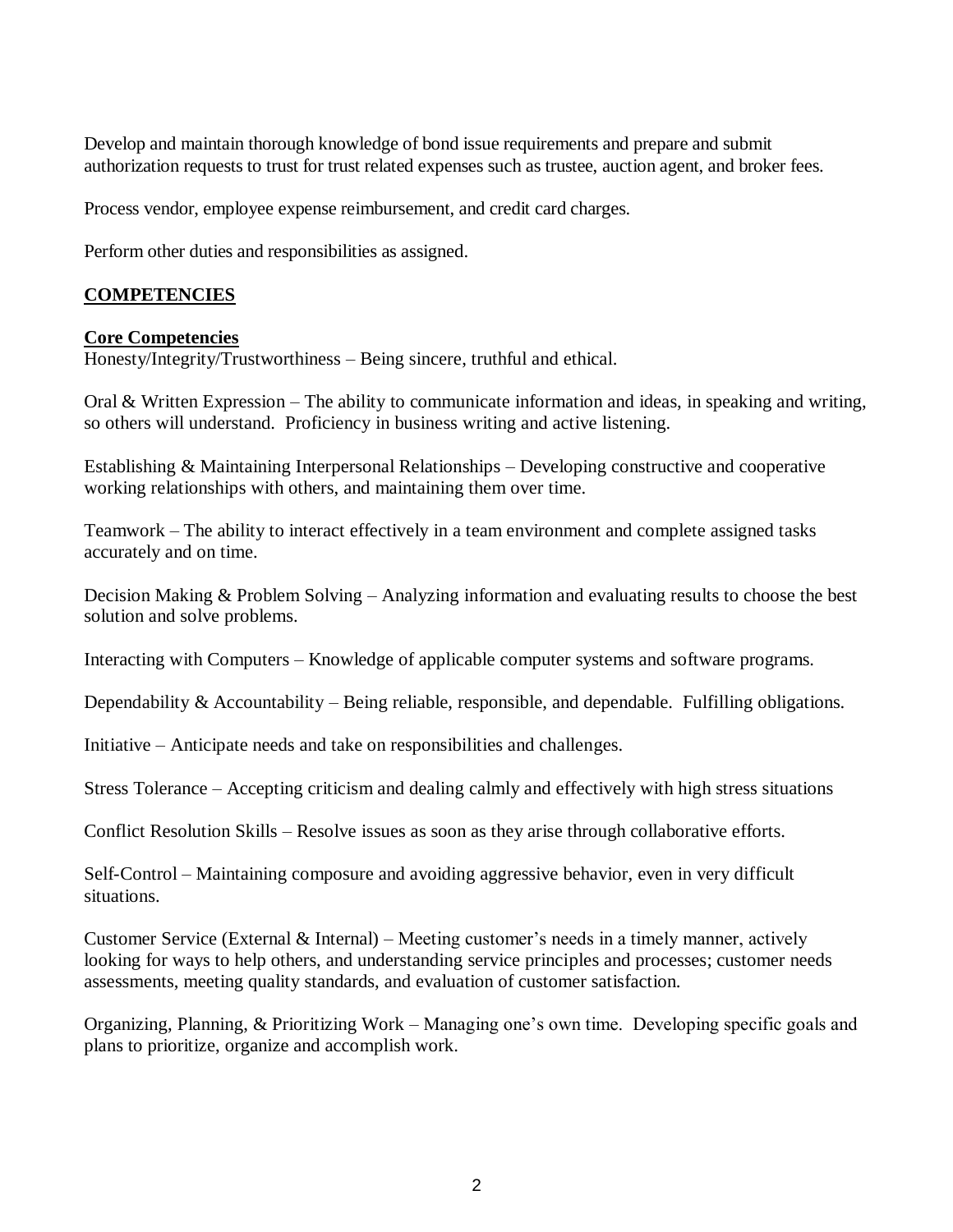Maintaining Confidentiality – Safekeeping and protecting data. Non-disclosure of customer, employee and business partner information.

#### **Technical Competencies**

Knowledge of preparing and analyzing fiscal & financial reports

Knowledge of modern principles and practices of accounting, auditing, and payroll

Knowledge of state and federal laws and regulations as they apply to accounting systems

Knowledge of common software applications such as MS Excel, Word, Powerpoint, and Access.

Knowledge of Accounting Information Systems such as Great Plains

Knowledge of modern record keeping practices

Ability to think critically and reason analytically

Ability to read and understand federal regulations, commercial paper and bond documentation, and state laws and regulations.

Skill to maintain accounting systems, post transactions and prepare accrual entries

Skill to provide financial & budgetary assistance

Skill to develop and implement accounting procedures

Skill to maintain & update fixed asset records & depreciation schedules

Skill to process accounts payable

Skill to process payroll

Skill to reconcile clearing accounts

Skill to reconcile cash and other general ledger accounts

Skill to analyze & prepare federal reports

### **MINIMUM QUALIFICATIONS:**

#### **Experience:**

One year of technical accounting experience is preferred.